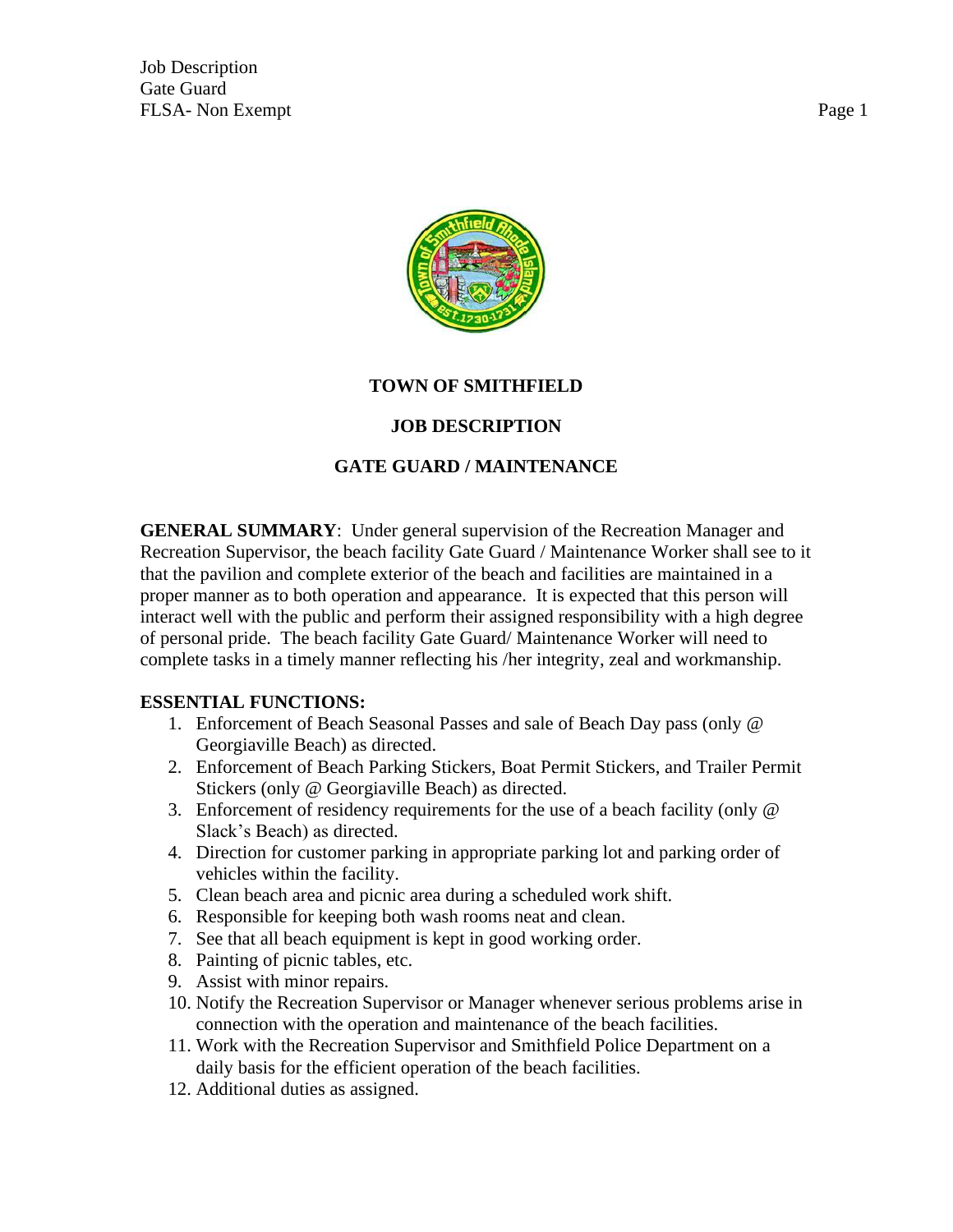#### **JOB REQUIREMENTS:**

- 1. Ability to work 8 hours during a scheduled shift.
- 2. Ability to work up to 40 hours per week.
- 3. Ability to work with minimal supervision.
- 4. Ability to work with other scheduled staff.
- 5. Ability to operate appropriate communication devices.

#### **WORKING CONDITIONS:**

- 1. Possess the ability to work independently.
- 2. Possess the ability to work nights and weekends as needed.
- 3. Possess the ability to work outside in all types of weather

#### **PHYSICAL REQUIREMENTS:**

1. See functional job description (attached.)

The duties and responsibilities in this job description may be subject to change at any time due to reasonable accommodation or other reasons.

**SALARY:** As stipulated by the Town Manager.

6/2020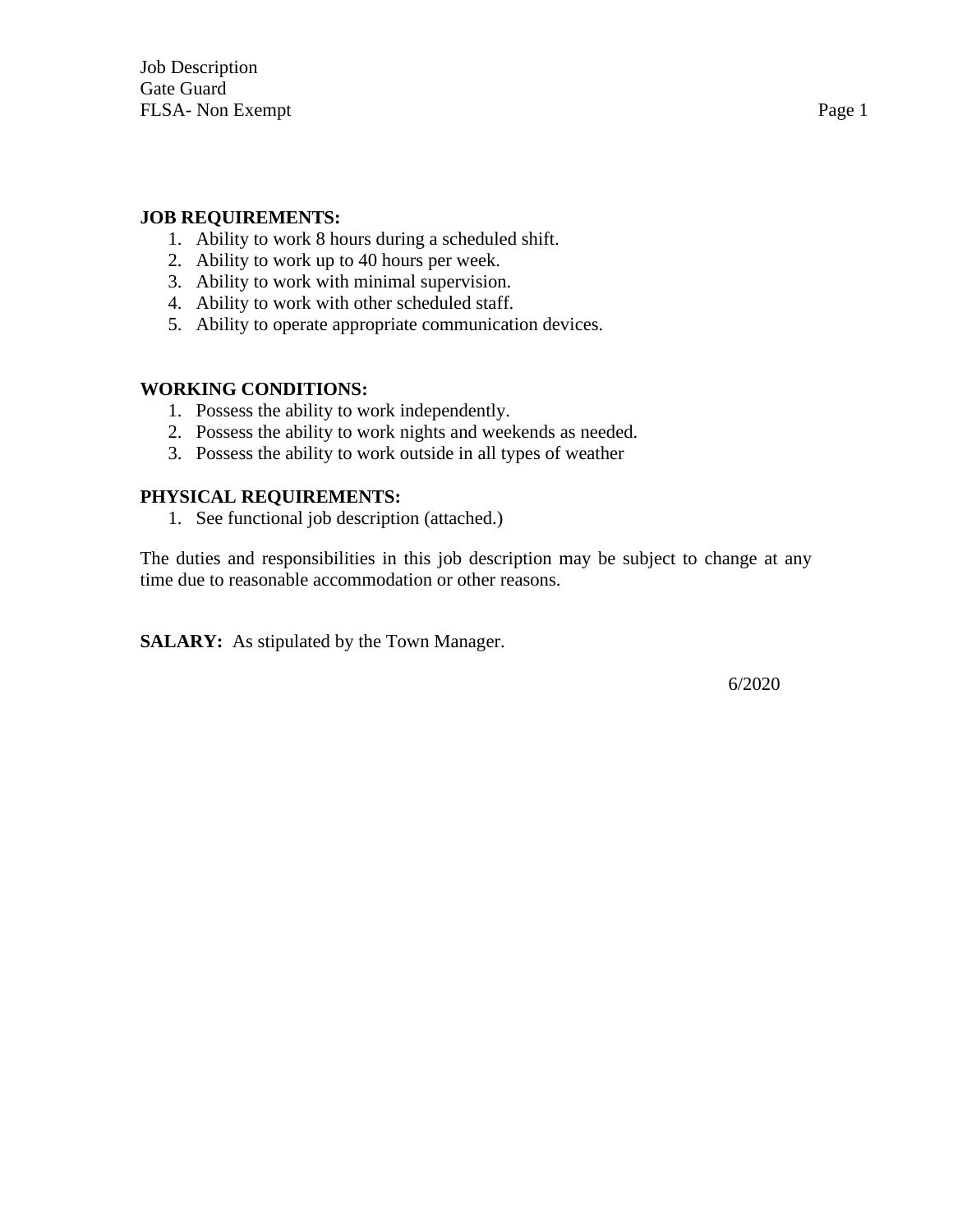# **FUNCTIONAL JOB DESCRIPTION**

| <b>Job Title:</b>                | <b>Beach Facility Gate Guard</b>                                                                                                                                                                                                                                                                                                                                                                                                                                                                                                                                                                                                                                                                                                                                                                                                                                                                                                                                                                                                                                                                                                                                                                                                                                                                                                                                                                                                                                                                                                                                                                                                                                                                                                                      |  |  |  |  |  |  |
|----------------------------------|-------------------------------------------------------------------------------------------------------------------------------------------------------------------------------------------------------------------------------------------------------------------------------------------------------------------------------------------------------------------------------------------------------------------------------------------------------------------------------------------------------------------------------------------------------------------------------------------------------------------------------------------------------------------------------------------------------------------------------------------------------------------------------------------------------------------------------------------------------------------------------------------------------------------------------------------------------------------------------------------------------------------------------------------------------------------------------------------------------------------------------------------------------------------------------------------------------------------------------------------------------------------------------------------------------------------------------------------------------------------------------------------------------------------------------------------------------------------------------------------------------------------------------------------------------------------------------------------------------------------------------------------------------------------------------------------------------------------------------------------------------|--|--|--|--|--|--|
| Department:                      | Town of Smithfield                                                                                                                                                                                                                                                                                                                                                                                                                                                                                                                                                                                                                                                                                                                                                                                                                                                                                                                                                                                                                                                                                                                                                                                                                                                                                                                                                                                                                                                                                                                                                                                                                                                                                                                                    |  |  |  |  |  |  |
| <b>Brief description of job:</b> |                                                                                                                                                                                                                                                                                                                                                                                                                                                                                                                                                                                                                                                                                                                                                                                                                                                                                                                                                                                                                                                                                                                                                                                                                                                                                                                                                                                                                                                                                                                                                                                                                                                                                                                                                       |  |  |  |  |  |  |
| <b>Personal Protective</b>       | General Summary: Under the general supervision of the Recreation Manager and the<br>Recreation Supervisor, the beach facility Gate Guard shall see to it that the pavilion and<br>complete exterior of the beach facilities are maintained in a proper manner as to both<br>operation and appearance. It is expected that the Gate Guard will interact well with the<br>public and perform their assigned responsibility with a high degree of personal pride. The<br>beach facility Gate Guard will need to complete tasks in a timely manner reflecting his/her<br>integrity, zeal and workmanship. Essential Functions: enforcement of Beach Seasonal<br>Passes and sale of Beach Day Pass (only at Georgiaville Pond). Enforcement of Beach<br>Parking Stickers, Boat Permit Stickers and Trailer Permit Stickers (only at Georgiaville<br>Pond). Enforcement of residency requirements for the use of a beach facility (only at Slacks<br>Pond). Direction for Customer parking in appropriate parking lot and parking order of<br>vehicles within the facility. Clean beach area and picnic area during a scheduled work shift.<br>Responsible for keeping both wash rooms neat and clean. See that all beach equipment is<br>kept in good working order. Notify the Recreation Manager whenever serious problems<br>arise in connection with the operation and maintenance of the beach facilities. Perform<br>other tasks, as the Recreation Manager deems necessary for the efficient and effective<br>operation of the facility. Work with the Recreation Supervisor and Smithfield Police<br>Department on a daily basis for the efficient operation of the beach facilities.<br>sun screen, sun glasses, protective clothing from the sun |  |  |  |  |  |  |
| <b>Equipment:</b>                | such as a hat                                                                                                                                                                                                                                                                                                                                                                                                                                                                                                                                                                                                                                                                                                                                                                                                                                                                                                                                                                                                                                                                                                                                                                                                                                                                                                                                                                                                                                                                                                                                                                                                                                                                                                                                         |  |  |  |  |  |  |

| <b>Classification:</b> | Sedentary: | Light: | Medium: | Heavy: $X$ | Very Heavy:<br>__ |
|------------------------|------------|--------|---------|------------|-------------------|
|                        |            |        |         |            |                   |

*Classification Key:*

*Sedentary - Exerting up to 10 lbs of force occasionally; negligible amount of force frequently to lift, carry, push/pull or otherwise move objects;* 

*Light - Exerting up to 20 lbs of force occasionally and/or 10 pounds of force frequently or negligible amounts of force constantly to move objects;* 

*Medium - Exerting 20lbs-50lbs of force occasionally; 10lbs- 20lbs frequent; and/or greater than negligible up to 10lbs of force constantly to move objects;* 

*Heavy - Exerting 50 to 100lbs of force occasionally; in excess of 50lbs frequently; 10lbs- 20lbs of force constantly to move objects;*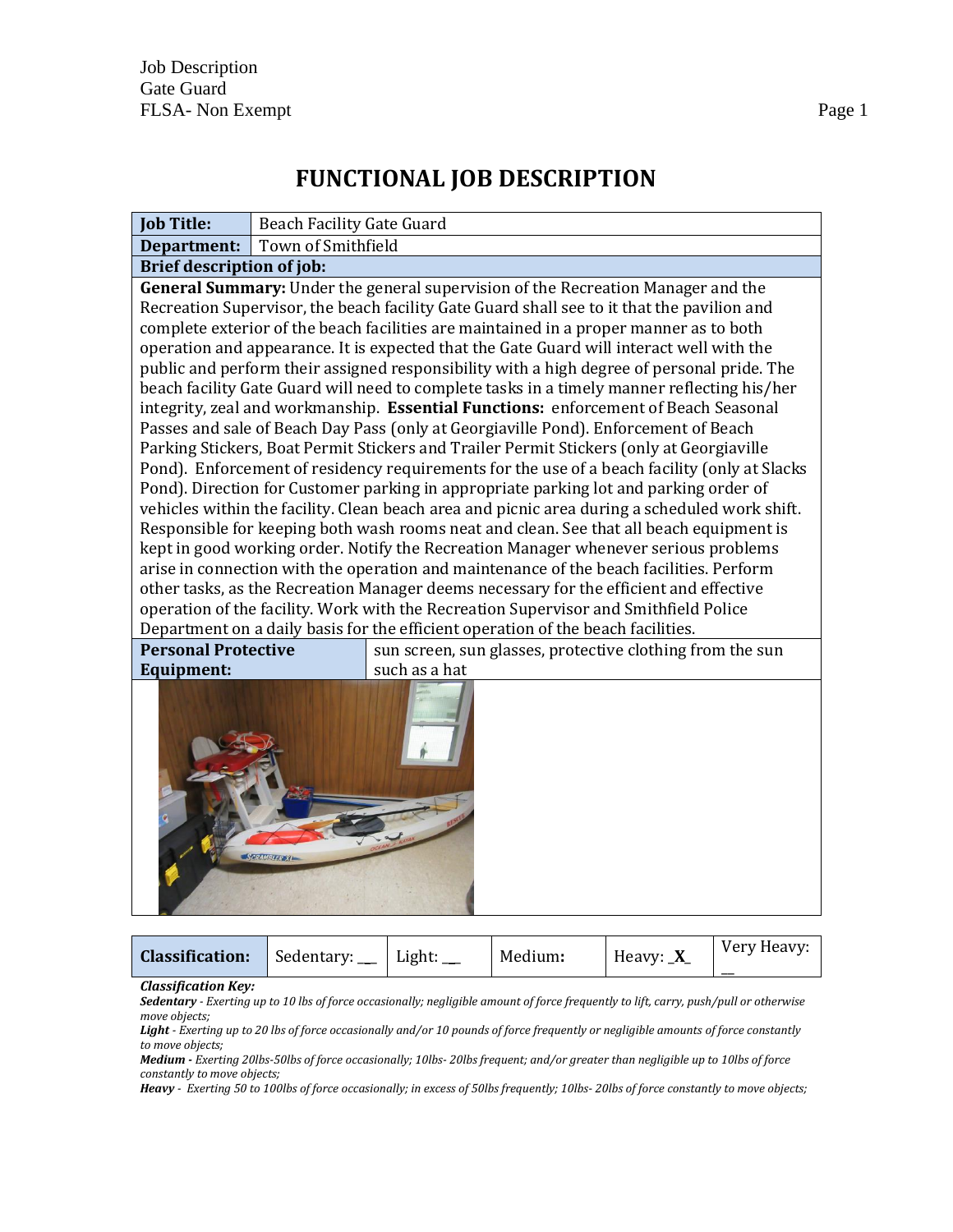*Very Heavy - Exerting in excess of 100lbs of force occasionally; and or in excess of 50lbs of force frequently; in excess of 20 lbs of force constantly to move objects*

| <b>Driving</b><br>Manual:<br>None:<br>Automatic:<br>$\Lambda$<br><b>Requirements:</b> |
|---------------------------------------------------------------------------------------|
|---------------------------------------------------------------------------------------|

| <b>WORK ENVIRONMENT</b> |     |  |                                            |  |  |  |  |
|-------------------------|-----|--|--------------------------------------------|--|--|--|--|
| <b>Floor Surface:</b>   | N/A |  |                                            |  |  |  |  |
| Inside:                 | N/A |  | <b>Outside:</b>   Constant level – varying |  |  |  |  |
|                         |     |  | temperatures                               |  |  |  |  |
| Lighting:               | N/A |  |                                            |  |  |  |  |
| <b>Vibration:</b>       | N/A |  |                                            |  |  |  |  |

#### **PHYSICAL DEMANDS**

| <b>LIFTING</b>                                      |              |      |       |                 |                              |                                                     |  |  |
|-----------------------------------------------------|--------------|------|-------|-----------------|------------------------------|-----------------------------------------------------|--|--|
| Maximum weight lifted: up to 75 pounds occasionally |              |      |       |                 |                              |                                                     |  |  |
| <b>WEIGHT</b>                                       | <b>Never</b> | Occ. | Freq. | <b>Constant</b> | <b>Heights</b>               | <b>Description of object</b>                        |  |  |
| $0 - 10$ lbs                                        |              | X    |       |                 | Below knee to<br>waist/chest | Daily supplies; lift/move signage                   |  |  |
|                                                     |              |      |       |                 | height                       |                                                     |  |  |
| $10 - 20$ lbs                                       |              | X    |       |                 | As above                     | As above                                            |  |  |
| $20 - 35$ lbs                                       |              | X    |       |                 | As above                     | As above                                            |  |  |
| $50 +$ lbs                                          |              | X    |       |                 | Waist to chest               | Assist with moving Lifeguard chair;<br>rescue kayak |  |  |

| <b>CARRYING</b>                      |                                                                                                      |        |  |  |                  |                   |  |  |
|--------------------------------------|------------------------------------------------------------------------------------------------------|--------|--|--|------------------|-------------------|--|--|
| Maximum weight carried: up to 50 lbs |                                                                                                      |        |  |  |                  |                   |  |  |
| <b>WEIGHT</b>                        | <b>Description of object</b><br><b>Constant</b><br><b>Distances</b><br><b>Never</b><br>Occ.<br>Freq. |        |  |  |                  |                   |  |  |
| $0 - 10$ lbs                         |                                                                                                      | X      |  |  | Varying          | Signage           |  |  |
|                                      |                                                                                                      |        |  |  | distance on site |                   |  |  |
| $10 - 20$ lbs                        |                                                                                                      | v<br>л |  |  | As above         | Tables and chairs |  |  |
| $20 - 35$ lbs                        |                                                                                                      | л      |  |  |                  |                   |  |  |
| $35 - 50$ lbs                        |                                                                                                      | v<br>л |  |  |                  |                   |  |  |

| PUSHING/PULLING<br>Maximum push/pull: 10-20 lbs |              |                                                                                      |  |  |  |                        |  |  |
|-------------------------------------------------|--------------|--------------------------------------------------------------------------------------|--|--|--|------------------------|--|--|
| <b>WEIGHT</b> or<br><b>FORCE</b>                | <b>Never</b> | <b>Description of object</b><br><b>Distances</b><br><b>Constant</b><br>Occ.<br>Freq. |  |  |  |                        |  |  |
| $0 - 10$ lbs                                    |              | X                                                                                    |  |  |  | Some sweeping; mopping |  |  |
| $10 - 20$ lbs                                   |              | X                                                                                    |  |  |  |                        |  |  |
| $20 - 35$ lbs                                   | X            |                                                                                      |  |  |  |                        |  |  |
| $35 - 50$ lbs                                   | X            |                                                                                      |  |  |  |                        |  |  |